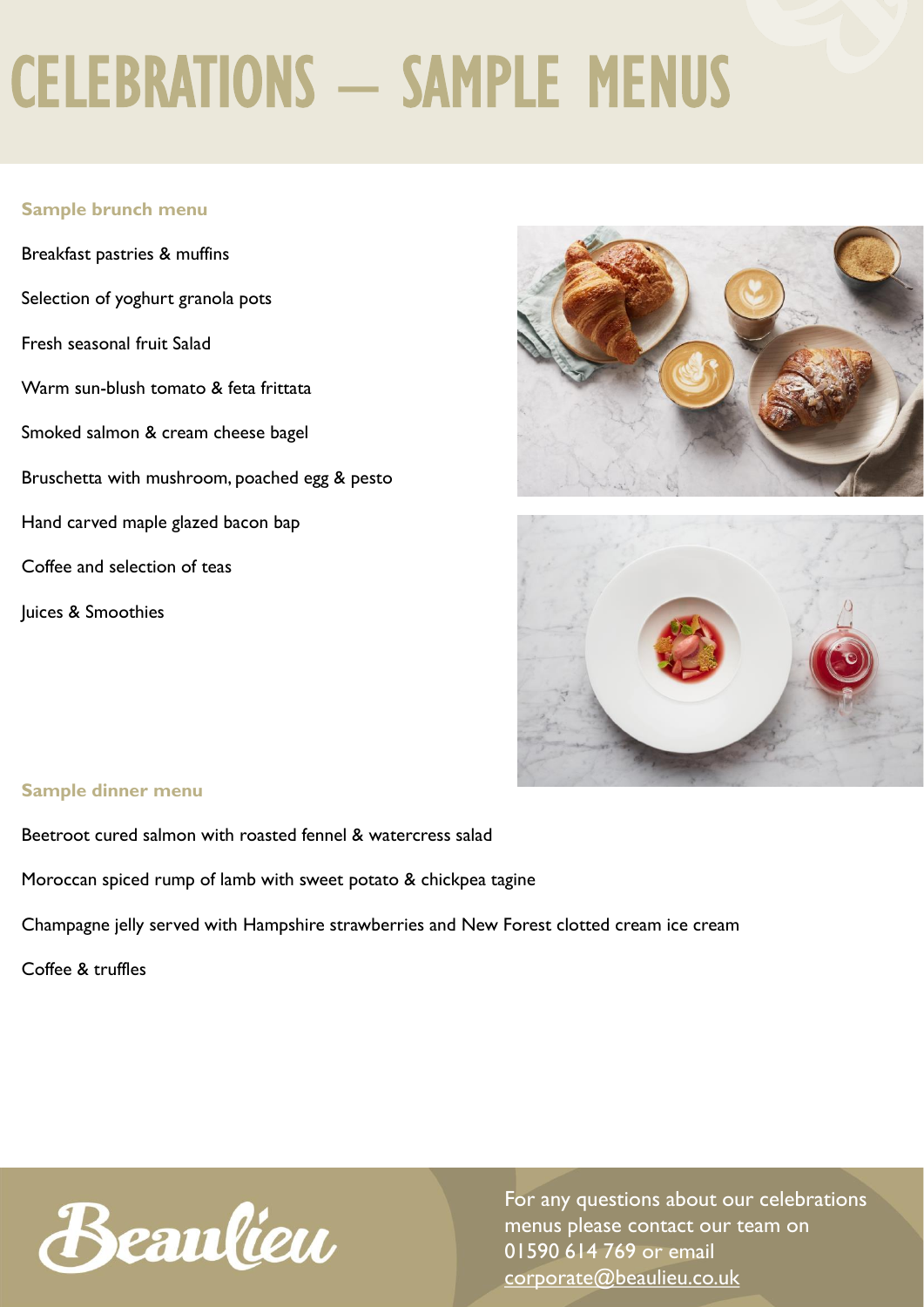## CELEBRATIONS – SAMPLE MENUS

### **Hot fork buffet menu**

A choice of three of the following hot selections:

Thyme, garlic and roasted pepper frittata Chermoula chicken Lamb kofta served with a mint yoghurt Butterfly chicken breast with lemon thyme and garlic marinade Chilli seared tuna served with a mango salsa Vegetable moussaka Japanese stir fried beef

A choice of two of the following accompaniments:

Hot new potatoes Sun blushed tomato crusted salmon with salsa verde Home cooked gammon with aioli Charcuterie platter with marinated olives Spinach roulade with cream cheese, chives and asparagus

A choice of two of the following salad selections:

Roasted fennel and black olive salad served with a caper and dill dressing Chantaney carrot salad with a mustard seed dressing Rice medjadargh Cous cous with roast mediterranean vegetables Coleslaw with prawns Cucumber with celery, green grapes and a poppy seed dressing Mixed seafood paella and pesto Beetroot and chickpea with coriander

A choice of two of the following desserts:

Selection of lemon, chocolate, summer fruits and pecan sweet tarts Chocolate mascarpone cheesecake Summer fruits meringue nest



For any questions about our celebrations menus please contact our team on 01590 614 769 or email [corporate@beaulieu.co.uk](mailto:weddings@beaulieu.co.uk)